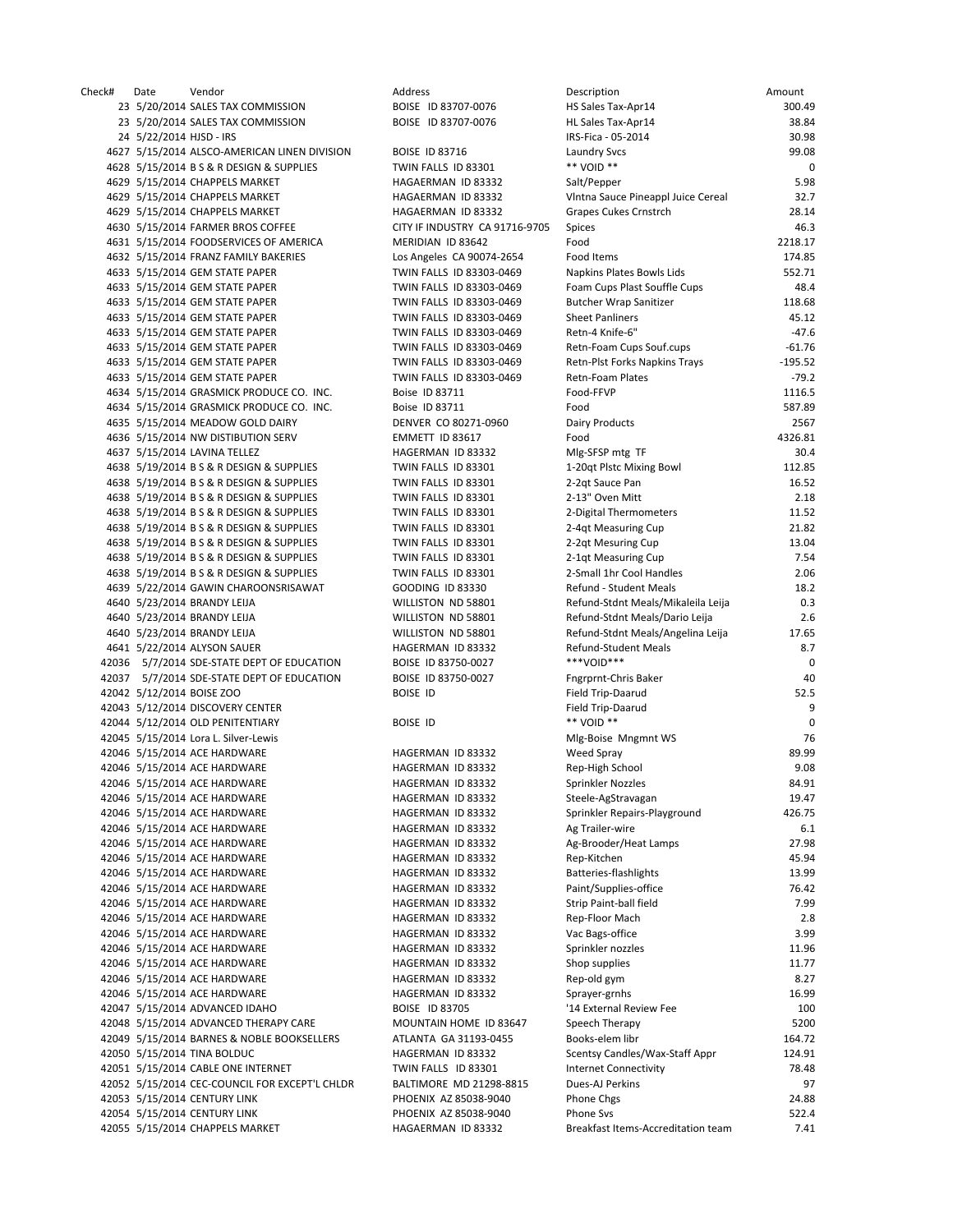42055 5/15/2014 CHAPPELS MARKET HAGAERMAN ID 83332 42056 5/15/2014 CITY OF HAGERMAN HAGERMAN HAGERMAN ID 83332 42056 5/15/2014 CITY OF HAGERMAN MAGERMAN HAGERMAN ID 83332 42056 5/15/2014 CITY OF HAGERMAN HAGERMAN HAGERMAN HD 83332 42056 5/15/2014 CITY OF HAGERMAN HAGERMAN HAGERMAN ID 83332 42057 5/15/2014 CONNIE VAN KLEECK OTR/L GOOINDG ID 83330 42058 5/15/2014 CON PAULOS CHEVROLET INC JEROME ID 83338 42058 5/15/2014 CON PAULOS CHEVROLET INC JEROME ID 83338 42058 5/15/2014 CON PAULOS CHEVROLET INC JEROME ID 83338 42059 5/15/2014 CREATIVE MATHEMATICS ARCATA CA 95521 42059 5/15/2014 CREATIVE MATHEMATICS ARCATA CA 95521 42060 5/15/2014 DAVID STANDLEY PHD SUN VALLEY ID 83353 42061 5/15/2014 GREAT AMERICA FINANCIAL SVCS DALLAS TX 75266-0831 42061 5/15/2014 GREAT AMERICA FINANCIAL SVCS DALLAS TX 75266-0831 42062 5/15/2014 HAGERMAN CHAMBER OF COMMERCE HAGERMAN ID 83332 42063 5/15/2014 HAGERMAN HOMETOWN MART BLISS ID 83314 42063 5/15/2014 HAGERMAN HOMETOWN MART BLISS ID 83314 42063 5/15/2014 HAGERMAN HOMETOWN MART BLISS ID 83314 42063 5/15/2014 HAGERMAN HOMETOWN MART BLISS ID 83314 42063 5/15/2014 HAGERMAN HOMETOWN MART BLISS ID 83314 42063 5/15/2014 HAGERMAN HOMETOWN MART BLISS ID 83314 42063 5/15/2014 HAGERMAN HOMETOWN MART BLISS ID 83314 42063 5/15/2014 HAGERMAN HOMETOWN MART BLISS ID 83314 42063 5/15/2014 HAGERMAN HOMETOWN MART BLISS ID 83314 42063 5/15/2014 HAGERMAN HOMETOWN MART BLISS ID 83314 42063 5/15/2014 HAGERMAN HOMETOWN MART BLISS ID 83314 42107 5/15/2014 HAGERMAN VALLEY SPRING WATER HAGERMAN ID 83332 42108 5/15/2014 HOLIDAY INN EXPRESS - NAMPA NAMPA ID 83686 42108 5/15/2014 HOLIDAY INN EXPRESS - NAMPA NAMPA ID 83686 42109 5/15/2014 HJSD - IRS 42110 5/15/2014 ID DIGITAL LEARNING ACADEMY MERIDIAN ID 83642 42110 5/15/2014 ID DIGITAL LEARNING ACADEMY MERIDIAN ID 83642 42111 5/15/2014 IDAHO POWER COMPANY BOISE ID 83721-0030 42111 5/15/2014 IDAHO POWER COMPANY BOISE ID 83721-0030 42111 5/15/2014 IDAHO POWER COMPANY BOISE ID 83721-0030 42111 5/15/2014 IDAHO POWER COMPANY BOISE ID 83721-0030 42111 5/15/2014 IDAHO POWER COMPANY BOISE ID 83721-0030 42111 5/15/2014 IDAHO POWER COMPANY BOISE ID 83721-0030 42112 5/15/2014 ID TRANSPORTATION DEPT BOISE ID 83731-0034 42113 5/15/2014 J & N BUS CO JEROME ID 83338 42113 5/15/2014 J & N BUS CO JEROME ID 83338 42113 5/15/2014 J & N BUS CO JEROME ID 83338 42113 5/15/2014 J & N BUS CO JEROME ID 83338 42113 5/15/2014 J & N BUS CO JEROME ID 83338 42113 5/15/2014 J & N BUS CO JEROME ID 83338 42113 5/15/2014 J & N BUS CO JEROME ID 83338 42113 5/15/2014 J & N BUS CO JEROME ID 83338 42113 5/15/2014 J & N BUS CO JEROME ID 83338 42113 5/15/2014 J & N BUS CO JEROME ID 83338 42113 5/15/2014 J & N BUS CO JEROME ID 83338 42113 5/15/2014 J & N BUS CO JEROME ID 83338 42113 5/15/2014 J & N BUS CO JEROME ID 83338 42113 5/15/2014 J & N BUS CO JEROME ID 83338 42113 5/15/2014 J & N BUS CO JEROME ID 83338 42113 5/15/2014 J & N BUS CO JEROME ID 83338 42113 5/15/2014 J & N BUS CO JEROME ID 83338 42113 5/15/2014 J & N BUS CO JEROME ID 83338 42113 5/15/2014 J & N BUS CO JEROME ID 83338 42114 5/15/2014 JOSTENS INC **TWIN FALLS ID 83301** 42115 5/15/2014 MEDICAID DIVISON OF BOISE ID 83720-0036 42116 5/15/2014 MOUNTAIN ALARM INC OGDEN UT 84412 Monitoring Fees‐HS 203.7 42117 5/15/2014 OFFICE DEPOT CHICAGO IL 60680-1040 42118 5/15/2014 PAPA KELSEYS WENDELL ID 83355 42119 5/15/2014 AJ PERKINS GOODING ID 83330 42119 5/15/2014 AJ PERKINS GOODING ID 83330 42120 5/15/2014 PHILLIPS ELECTRIC WENDELL ID 83355 42121 5/15/2014 PRO ACTIVE ADVANTAGE LLC HAGERMAN ID 83332 42121 5/15/2014 PRO ACTIVE ADVANTAGE LLC HAGERMAN ID 83332 42121 5/15/2014 PRO ACTIVE ADVANTAGE LLC HAGERMAN ID 83332 42121 5/15/2014 PRO ACTIVE ADVANTAGE LLC HAGERMAN ID 83332

| Breakfast Items-Accreditation team | 7.41     |
|------------------------------------|----------|
| Water/Sewer-GS                     | 81.47    |
| Water/Sewer-Ag                     | 68.28    |
| Water/Sewer-Gym                    | 68.28    |
| Water/Sewer-HS                     | 68.28    |
| Occupational Therapy               | 291.5    |
| 30d DrEd car rental                | 600      |
| 2d DrEd Car Rental                 | 40       |
|                                    |          |
| Remove Brake-DrEd Car              | 211.23   |
| Creative Math Cl-Stormi McCarthy   | 205      |
| Creative Math Cl-Donna Clark       | 205      |
| Psychological Svs-Apr14            | 950      |
| Lease-Xerox copier                 | 189.75   |
| Lease Xerox copier                 | 189.75   |
| 2014 Membership Dues               | 55       |
| Fuel-DrEd G.Wood                   | 21       |
| Fuel-DrEd A.Lancaster              | 30       |
|                                    |          |
| Fuel-DrEd A.Lancaster              | 30       |
| Fuel-DrEd A.Lancaster              | 18       |
| Fuel-DrEd G.Wood                   | 37.72    |
| Fuel-DrEd G.Wood                   | 32.96    |
| Fuel-DrEd A.Lancaster              | 23       |
| Fuel-DrEd A.Lancaster              | 27.2     |
| Fuel-DrEd G.Wood                   | 30.57    |
| Fuel-Mower Ben                     | 38.32    |
|                                    |          |
| Fuel-Shop Car Ben                  | 17.01    |
| Water-Modulars                     | 99       |
| Rms-State Cheer/Taylor             | 109      |
| Rms-State Cheer/students           | 347      |
| IRS-Fica - 05-2014                 | 17.21    |
| Id Teen Game Lab-T.Chapman         | 75       |
| Id Teen Game Lab-B. Flammer        | 75       |
| Power-Pumps                        | 136.42   |
| Power-Lites                        | 63.9     |
|                                    |          |
| Power-Gym                          | 346.28   |
| Power-HS                           | 1244.44  |
| Power-Ag                           | 453.19   |
| Power-GS                           | 1596.45  |
| Exempt Plate Fee-DrEd              | 5        |
| Bus Route Cntr-3436.7m--Feb14      | 12921.89 |
| LEVY-Bus-JrHi BBB TFChr-74.8m-2/4  | 154.53   |
| Bus-Seniors-1000Sprs 2/24          | 45.68    |
|                                    | 217.61   |
| Bus-VarBBB-Mrtaugh 98.3m 2/25      |          |
| LEVY-Bus-JrHiBBB-Hansen 85.7m 2/27 | 184.53   |
| Bus Route Cntr-2900.4m-Mar14       | 12921.89 |
| Fuel Adj Price                     | 348.9    |
| Bus Route Cntr-3576.2m-Apr14       | 12921.89 |
| Bus-Juniors-Jerome 58.1m-4/3       | 114.08   |
| LEVY-Bus-JrHi Track-Gdg 41.3m-4/8  | 73.51    |
| LEVY-Bus-JrHi Track-Gdg 45.5m-4/23 | 91.65    |
| Bus-VarGBB-Mrtaugh 106.4m-2/12     | 232.03   |
|                                    |          |
| Cch-VarGBB-Nampa 381.5m 2/20       | 1169.82  |
| Bus-2gr-St Htchry Grnhs-85.3m-4/30 | 194.47   |
| Cch-VarBBB-Challis-398.2m-2/15     | 907.9    |
| Bus-BBB GlnFry 62 3m-2/6           | 153.53   |
| Bus-BBB-Hansen 80.2m-2/11          | 185.4    |
| Cch-VarBBB-Grace 391.1m-2/19       | 891.71   |
| LEVY-Bus-JrHi Track-Kmbrly-87.8m   | 188.26   |
| 3-Valedictorian 1-Salutatorian Mdl | 109      |
| Medicaid-Sch Match                 |          |
|                                    | 6577.71  |
| <b>Monitoring Fees-HS</b>          | 203.7    |
| LEVY-Binders Mrkrs Envelopes etc   | 115.99   |
| ** VOID **                         | 0        |
| Mlg-Fed Prog TF                    | 26.6     |
| Mlg-SpEd mtg Rupert                | 53.96    |
| Install Controller in GH-Wadsworth | 755      |
| LSPSR-Chris                        | 534.75   |
|                                    |          |
| SDT-Louis                          | 438      |
| SPSR-Chris                         | 899      |
| SDT-Chris                          | 354      |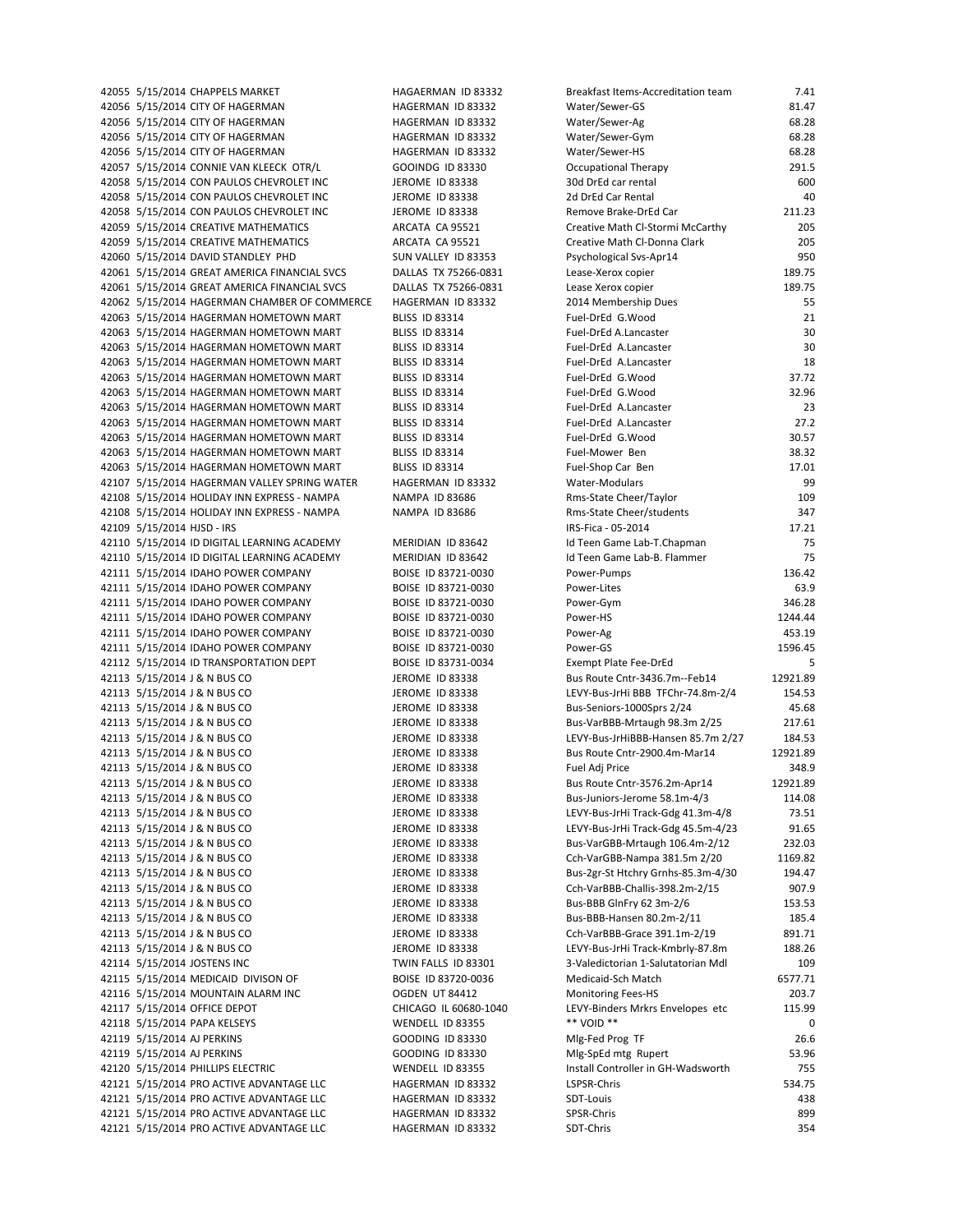42121 5/15/2014 PRO ACTIVE ADVANTAGE LLC 
BAGERMAN ID 83332

S 42121 5/15/2014 PRO ACTIVE ADVANTAGE LLC HAGERMAN ID 83332 LS 42121 5/15/2014 PRO ACTIVE ADVANTAGE LLC HAGERMAN ID 83332 S 42122 5/15/2014 PBS-PROGRESSIVE BEHAVIOR SYSTE RUPERT ID 83350 IB 42122 5/15/2014 PBS-PROGRESSIVE BEHAVIOR SYSTE RUPERT ID 83350 II 42122 5/15/2014 PBS-PROGRESSIVE BEHAVIOR SYSTE RUPERT ID 83350 IB 42122 5/15/2014 PBS-PROGRESSIVE BEHAVIOR SYSTE RUPERT ID 83350 IB 42122 5/15/2014 PBS-PROGRESSIVE BEHAVIOR SYSTE RUPERT ID 83350 II 42122 5/15/2014 PBS-PROGRESSIVE BEHAVIOR SYSTE RUPERT ID 83350 II 42123 5/15/2014 BETTE M REED WENDELL ID 83355 M 42123 5/15/2014 BETTE M REED WENDELL ID 83355 42123 5/15/2014 BETTE M REED WENDELL ID 83355 42124 5/15/2014 SCHOOL OUTFITTERS CINCINNATI OH 45212-3724 L 42125 5/15/2014 STUPPY GREENHOUSE INC. NORTH KANSAS CITY MO 64116 P 42125 5/15/2014 STUPPY GREENHOUSE INC. NORTH KANSAS CITY MO 64116 P 42126 5/15/2014 TIMES NEWS CINCINNATI OH 45274-2548 42126 5/15/2014 TIMES NEWS CINCINNATI OH 45274-2548 42127 5/15/2014 US BANKCORP CARD SVCS INC FARGO ND 58125-6343 S 42127 5/15/2014 US BANKCORP CARD SVCS INC FARGO ND 58125-6343 S 42127 5/15/2014 US BANKCORP CARD SVCS INC FARGO ND 58125-6343 free parameters of the Magmant Washington Washington W 42127 5/15/2014 US BANKCORP CARD SVCS INC FARGO ND 58125-6343 amazon 42128 5/15/2014 VALLEY COOP WENDELL ID 83355 42128 5/15/2014 VALLEY COOP WENDELL ID 83355 42129 5/15/2014 VERIZON WIRELESS BELLEVUE WA 98009 C 42129 5/15/2014 VERIZON WIRELESS BELLEVUE WA 98009 C 42129 5/15/2014 VERIZON WIRELESS BELLEVUE WA 98009 C 42129 5/15/2014 VERIZON WIRELESS BELLEVUE WA 98009 C 42129 5/15/2014 VERIZON WIRELESS BELLEVUE WA 98009 C 42129 5/15/2014 VERIZON WIRELESS BELLEVUE WA 98009 C 42129 5/15/2014 VERIZON WIRELESS BELLEVUE WA 98009 C 42129 5/15/2014 VERIZON WIRELESS BELLEVUE WA 98009 C 42130 5/15/2014 WALMART COMMUNITY ATLANTA GA 30353-0934 P 42131 5/15/2014 WAXIE SANITARY SUPPLY LOS ANGELES CA 90060-0227 P 42131 5/15/2014 WAXIE SANITARY SUPPLY LOS ANGELES CA 90060-0227 T 42131 5/15/2014 WAXIE SANITARY SUPPLY LOS ANGELES CA 90060-0227 3 42132 5/15/2014 ROBIN WINDES WENDELL ID 83355 M 42133 5/15/2014 WWS-WESTERN WASTE SERVICES Jerome ID 83338 42134 5/16/2014 JENNY HOOP REPLACE OF STRAIN WENDELL ID 83355 42135 5/16/2014 PAPA KELSEYS WENDELL ID 83355 Meals 42135 5/16/2014 PAPA KELSEYS WENDELL ID 83355 LEVER 42156 5/19/2014 HJSD - IRS IRS 42156 5/19/2014 HJSD - IRS<br>
II 42156 5/19/2014 HJSD - IRS IRS 42156 5/19/2014 HJSD - IRS IRS 42156 5/19/2014 HJSD - IRS IRS IRS 42156 5/19/2014 HJSD - IRS IRS 42156 5/19/2014 HJSD - IRS 42156 5/19/2014 HJSD - IRS IRS 42156 5/19/2014 HJSD - IRS IRS 42156 5/19/2014 HJSD - IRS IRS 42156 5/19/2014 HJSD - IRS IRS 42156 5/19/2014 HJSD - IRS 42156 5/19/2014 HJSD - IRS 42156 5/19/2014 HJSD - IRS IRS 42156 5/19/2014 HJSD - IRS IRS 42156 5/19/2014 HJSD - IRS IRS 42156 5/19/2014 HJSD - IRS 42156 5/19/2014 HJSD - IRS 42156 5/19/2014 HJSD - IRS IRS 42156 5/19/2014 HJSD - IRS IRS 42156 5/19/2014 HJSD - IRS IRS 42156 5/19/2014 HJSD - IRS IRS 42156 5/19/2014 HJSD - IRS IRS 42156 5/19/2014 HJSD - IRS IRS 42156 5/19/2014 HJSD - IRS IRS 42156 5/19/2014 HJSD - IRS 42156 5/19/2014 HJSD - IRS 42157 5/19/2014 BLUE CROSS OF IDAHO BOISE ID 83707-0948 BLUE CROSS OF IDAHO 42157 5/19/2014 BLUE CROSS OF IDAHO BOISE ID 83707-0948 B 42157 5/19/2014 BLUE CROSS OF IDAHO BOISE ID 83707-0948 BLUE CROSS OF IDAHO

| PSR-Chris                                      | 1085              |
|------------------------------------------------|-------------------|
| SPSR-Chris                                     | 449.5             |
| DT-Louis<br>BI-Brenden                         | 438<br>1204.5     |
| BI-Brenden                                     | 973.5             |
| BI-Brenden                                     | 1221              |
| BI-Brenden                                     | 1204.5            |
| BI-Brenden                                     | 1138.5            |
| <b>BI-Brenden</b>                              | 1188              |
| Alg-Insurance mtg                              | 30.4              |
| Alg-IASBO mtg                                  | 30.4              |
| Alg-Consolidated mtg                           | 22.8              |
| EVY-6 cafeteria tables/stools                  | 7553.8            |
| anels-Grnhse (grafitti damage)                 | 3118.28           |
| anel Tape Seals etc (grafitti dmg'             | 937.32            |
| <b>Adv-1st Band dishwshr</b>                   | 169.75            |
| <b>Adv-1st Var GBB</b>                         | 169.75            |
| inRvrGrl-Secretaries Day meals                 | 93.65             |
| inRvrGr-Gift Cert/D.Clark-hosp.                | 40                |
| redpryor-Mngmnt WS-L.Silver                    | 299               |
| mazon-Printer Cartridges-HL                    | 8.5               |
| PGas-Grnhs 550.2g (\$1.95)                     | 1076.89           |
| PGas-HS 910.8g (\$1.95)                        | 1780.06           |
| Cell Phone-Dan Knapp<br>ell Phone-Matt Cottam  | 52.55<br>52.55    |
| ell Phone-AJ Perkins                           | 52.55             |
| Cell Phone-Craig Jackson                       | 26.43             |
| ell Phone-Ty Jones                             | 52.55             |
| <b>Cell Phone-Mark Kress</b>                   | 52.55             |
| Cell Phone-Kevin Cato                          | 52.55             |
| Cell Phone-Ben Donaldson                       | 52.55             |
| lant-Dian Hauser (surgery)                     | 26.44             |
| 'olyurethane Finish                            | 483.33            |
| rash Liners-Kitchen                            | 165.15            |
| M Shine Reusable Pouches                       | 64.22             |
| Alg-CFSGA wkshp-TF                             | 38                |
| <b>Monthly Trash Pickup</b>                    | 256.06            |
| epl Lost p/r ck#41909}                         | 51.15             |
| Meals-Accreditation team                       | 65.58             |
| EVY-Pizza-6gr Orientation                      | 228.01            |
| RS-Fica - 05-2014                              | 2441.84           |
| RS-Fica - 05-2014                              | 2970.62           |
| RS-Medicare - 05-2014<br>RS-Medicare - 05-2014 | 93.64<br>21.39    |
| RS-Fica - 05-2014                              | 555.07            |
| RS-Fica - 05-2014                              | 601.27            |
| RS-Fica - 05-2014                              | 15.44             |
| RS-Fica - 05-2014                              | 11.7              |
| RS-Fica - 05-2014                              | 15.55             |
| RS-Fica - 05-2014                              | 335.38            |
| RS-Fica - 05-2014                              | 201.16            |
| RS-Medicare - 05-2014                          | 61.74             |
| RS-Fica - 05-2014                              | 245.08            |
| RS-Fica - 05-2014                              | 222.08            |
| RS-Fica - 05-2014                              | 79.66             |
| RS-Medicare - 05-2014                          | 267.4             |
| RS-Medicare - 05-2014                          | 183.34            |
| RS-Fica - 05-2014                              | 510.01            |
| RS-Fica - 05-2014                              | 203.85            |
| RS-Fica - 05-2014                              | 25.35             |
| RS-Fica - 05-2014                              | 132.99            |
| RS-Medicare - 05-2014                          | 56.44             |
| RS-Fica - 05-2014                              | 30.47             |
| RS-Fica - 05-2014                              | 347.81            |
| RS-Medicare - 05-2014                          | 299.38            |
| RS-Medicare - 05-2014                          | 252.38            |
| RS-Fica - 05-2014<br>Blue Cross - 05-2014      | 24.58             |
| Blue Cross - 05-2014                           | 1051.07<br>113.95 |
| Blue Cross - 05-2014                           | 949.61            |
|                                                |                   |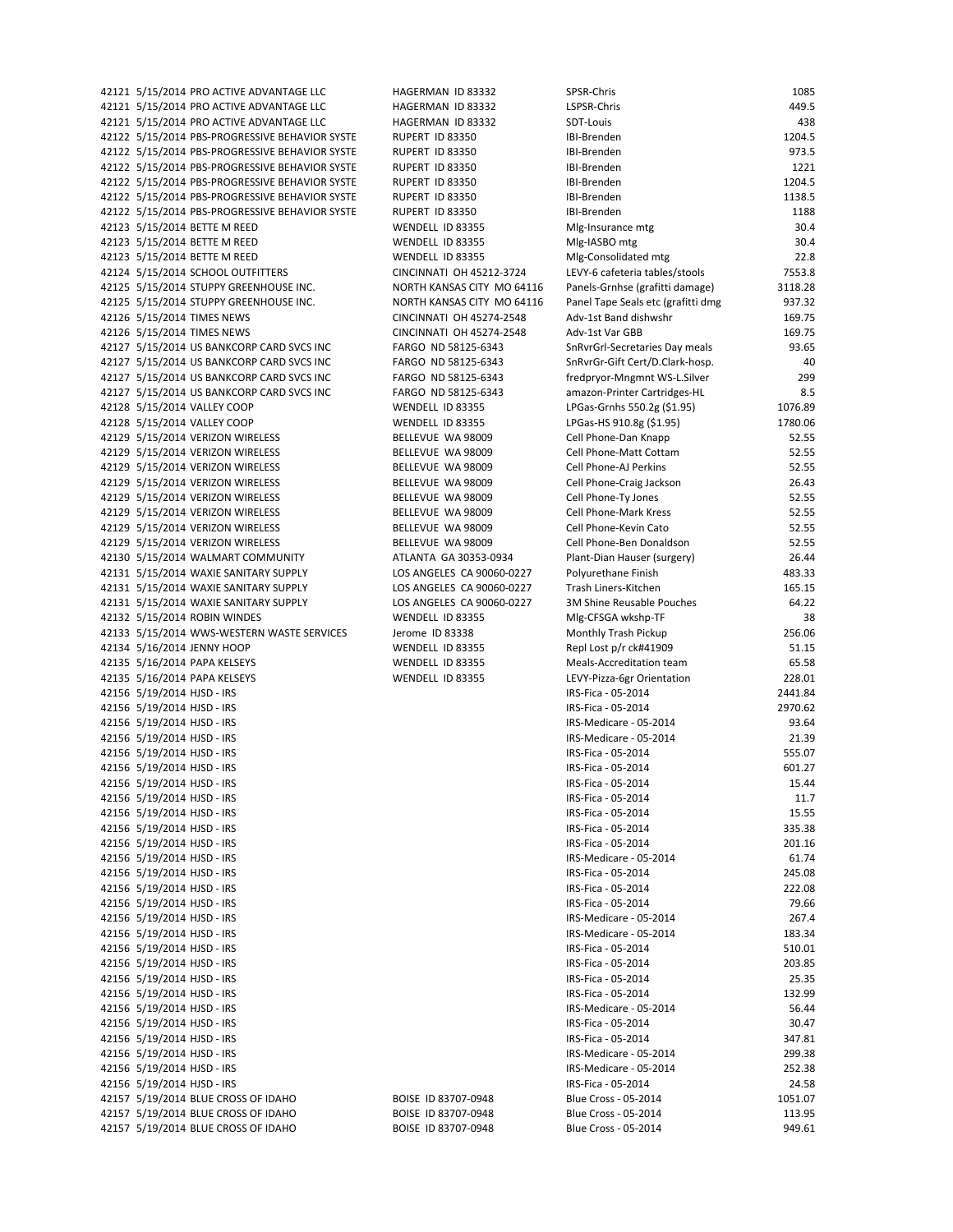| 42157 5/19/2014 BLUE CROSS OF IDAHO    | BOISE ID 83707-0948    | Blue Cross - 05-2014        | 618.36         |
|----------------------------------------|------------------------|-----------------------------|----------------|
| 42157 5/19/2014 BLUE CROSS OF IDAHO    | BOISE ID 83707-0948    | Blue Cross - 05-2014        | 178.61         |
| 42157 5/19/2014 BLUE CROSS OF IDAHO    | BOISE ID 83707-0948    | Blue Cross - 05-2014        | 201.96         |
| 42157 5/19/2014 BLUE CROSS OF IDAHO    | BOISE ID 83707-0948    | Blue Cross - 05-2014        | 4098.37        |
| 42157 5/19/2014 BLUE CROSS OF IDAHO    | BOISE ID 83707-0948    | Blue Cross - 05-2014        | 1104.2         |
| 42157 5/19/2014 BLUE CROSS OF IDAHO    | BOISE ID 83707-0948    | Blue Cross - 05-2014        | 253.15         |
| 42157 5/19/2014 BLUE CROSS OF IDAHO    | BOISE ID 83707-0948    | Blue Cross - 05-2014        | 88.33          |
| 42157 5/19/2014 BLUE CROSS OF IDAHO    | BOISE ID 83707-0948    | Blue Cross - 05-2014        | 552.1          |
| 42157 5/19/2014 BLUE CROSS OF IDAHO    | BOISE ID 83707-0948    | Blue Cross - 05-2014        | 230.04         |
| 42157 5/19/2014 BLUE CROSS OF IDAHO    | BOISE ID 83707-0948    | Blue Cross - 05-2014        | 113.87         |
| 42157 5/19/2014 BLUE CROSS OF IDAHO    | BOISE ID 83707-0948    | Blue Cross - 05-2014        | 4856.37        |
|                                        |                        |                             | 552.1          |
| 42157 5/19/2014 BLUE CROSS OF IDAHO    | BOISE ID 83707-0948    | <b>Blue Cross - 05-2014</b> |                |
| 42157 5/19/2014 BLUE CROSS OF IDAHO    | BOISE ID 83707-0948    | Blue Cross - 05-2014        | 1174.16        |
| 42157 5/19/2014 BLUE CROSS OF IDAHO    | BOISE ID 83707-0948    | Blue Cross - 05-2014        | 81.84          |
| 42157 5/19/2014 BLUE CROSS OF IDAHO    | BOISE ID 83707-0948    | Blue Cross - 05-2014        | 113.95         |
| 42157 5/19/2014 BLUE CROSS OF IDAHO    | BOISE ID 83707-0948    | Blue Cross - 05-2014        | 409.57         |
| 42157 5/19/2014 BLUE CROSS OF IDAHO    | BOISE ID 83707-0948    | Blue Cross - 05-2014        | 552.1          |
| 42157 5/19/2014 BLUE CROSS OF IDAHO    | BOISE ID 83707-0948    | Blue Cross - 05-2014        | 1477.69        |
| 42158 5/19/2014 RIVERSIDE HOTEL        | <b>BOISE ID 83714</b>  | Rm-AD Mtgs K.Cato           | 84             |
| 42159 5/19/2014 STANDARD INSURANCE CO. | PORTLAND OR 97228-6367 | Standard Life - 05-2014     | 44.88          |
| 42159 5/19/2014 STANDARD INSURANCE CO. | PORTLAND OR 97228-6367 | Standard Life - 05-2014     | 8.22           |
| 42159 5/19/2014 STANDARD INSURANCE CO. | PORTLAND OR 97228-6367 | Standard Life - 05-2014     | 4              |
| 42159 5/19/2014 STANDARD INSURANCE CO. | PORTLAND OR 97228-6367 | Standard Life - 05-2014     | 3.66           |
| 42159 5/19/2014 STANDARD INSURANCE CO. | PORTLAND OR 97228-6367 | Standard Life - 05-2014     | 0.83           |
| 42159 5/19/2014 STANDARD INSURANCE CO. | PORTLAND OR 97228-6367 | Standard Life - 05-2014     | 2.97           |
| 42159 5/19/2014 STANDARD INSURANCE CO. | PORTLAND OR 97228-6367 | Standard Life - 05-2014     | $\overline{4}$ |
| 42159 5/19/2014 STANDARD INSURANCE CO. | PORTLAND OR 97228-6367 | Standard Life - 05-2014     | 13.62          |
| 42159 5/19/2014 STANDARD INSURANCE CO. | PORTLAND OR 97228-6367 | Standard Life - 05-2014     | 3.52           |
|                                        |                        |                             |                |
| 42159 5/19/2014 STANDARD INSURANCE CO. | PORTLAND OR 97228-6367 | Standard Life - 05-2014     | 1.21           |
| 42159 5/19/2014 STANDARD INSURANCE CO. | PORTLAND OR 97228-6367 | Standard Life - 05-2014     | 6.88           |
| 42159 5/19/2014 STANDARD INSURANCE CO. | PORTLAND OR 97228-6367 | Standard Life - 05-2014     | 4.48           |
| 42159 5/19/2014 STANDARD INSURANCE CO. | PORTLAND OR 97228-6367 | Standard Life - 05-2014     | 0.64           |
| 42159 5/19/2014 STANDARD INSURANCE CO. | PORTLAND OR 97228-6367 | Standard Life - 05-2014     | 10.8           |
| 42159 5/19/2014 STANDARD INSURANCE CO. | PORTLAND OR 97228-6367 | Standard Life - 05-2014     | 1.3            |
| 42159 5/19/2014 STANDARD INSURANCE CO. | PORTLAND OR 97228-6367 | Standard Life - 05-2014     | 1.47           |
| 42159 5/19/2014 STANDARD INSURANCE CO. | PORTLAND OR 97228-6367 | Standard Life - 05-2014     | 46.97          |
| 42159 5/19/2014 STANDARD INSURANCE CO. | PORTLAND OR 97228-6367 | Standard Life - 05-2014     | 0.82           |
| 42159 5/19/2014 STANDARD INSURANCE CO. | PORTLAND OR 97228-6367 | Standard Life - 05-2014     | 8.51           |
| 42159 5/19/2014 STANDARD INSURANCE CO. | PORTLAND OR 97228-6367 | Standard Life - 05-2014     | 0.78           |
| 42159 5/19/2014 STANDARD INSURANCE CO. | PORTLAND OR 97228-6367 | Standard Life - 05-2014     | 11.78          |
| 42159 5/19/2014 STANDARD INSURANCE CO. | PORTLAND OR 97228-6367 | Standard Life - 05-2014     | 2.66           |
| 42160 5/19/2014 RIVERSIDE HOTEL        | <b>BOISE ID 83714</b>  | ***VOID***                  | $\mathbf 0$    |
| 42161 5/19/2014 STANDARD INSURANCE CO. | PORTLAND OR 97228-6367 | ***VOID***                  | 0              |
| 42162 5/19/2014 HJSD - PERSI           |                        | PERSI-Retirement - 05-2014  | 339.29         |
| 42162 5/19/2014 HJSD - PERSI           |                        | PERSI-Sick Leave - 05-2014  | 52.3           |
| 42162 5/19/2014 HJSD - PERSI           |                        | PERSI-Retirement - 05-2014  | 351.36         |
| 42162 5/19/2014 HJSD - PERSI           |                        | PERSI-Sick Leave - 05-2014  | 23.54          |
|                                        |                        |                             |                |
| 42162 5/19/2014 HJSD - PERSI           |                        | PERSI-Retirement - 05-2014  | 403.86         |
| 42162 5/19/2014 HJSD - PERSI           |                        | PERSI-Sick Leave - 05-2014  | 41.39          |
| 42162 5/19/2014 HJSD - PERSI           |                        | PERSI-Sick Leave - 05-2014  | 41.05          |
| 42162 5/19/2014 HJSD - PERSI           |                        | PERSI-Sick Leave - 05-2014  | 3.87           |
| 42162 5/19/2014 HJSD - PERSI           |                        | PERSI-Retirement - 05-2014  | 239.62         |
| 42162 5/19/2014 HJSD - PERSI           |                        | PERSI-Sick Leave - 05-2014  | 24.56          |
| 42162 5/19/2014 HJSD - PERSI           |                        | PERSI-Sick Leave - 05-2014  | 34.77          |
| 42162 5/19/2014 HJSD - PERSI           |                        | PERSI-Sick Leave - 05-2014  | 77.33          |
| 42162 5/19/2014 HJSD - PERSI           |                        | PERSI-Sick Leave - 05-2014  | 119.31         |
| 42162 5/19/2014 HJSD - PERSI           |                        | PERSI-Sick Leave - 05-2014  | 36.01          |
| 42162 5/19/2014 HJSD - PERSI           |                        | PERSI-Retirement - 05-2014  | 141.5          |
| 42162 5/19/2014 HJSD - PERSI           |                        | PERSI-Sick Leave - 05-2014  | 14.5           |
| 42162 5/19/2014 HJSD - PERSI           |                        | PERSI-Retirement - 05-2014  | 84.9           |
| 42162 5/19/2014 HJSD - PERSI           |                        | PERSI-Sick Leave - 05-2014  | 8.7            |
| 42162 5/19/2014 HJSD - PERSI           |                        | PERSI-Sick Leave - 05-2014  | 35.35          |
| 42162 5/19/2014 HJSD - PERSI           |                        | PERSI-Sick Leave - 05-2014  | 31.11          |
| 42162 5/19/2014 HJSD - PERSI           |                        | PERSI-Sick Leave - 05-2014  | 3.92           |
| 42162 5/19/2014 HJSD - PERSI           |                        | PERSI-Retirement - 05-2014  | 3645.92        |
|                                        |                        |                             |                |
| 42162 5/19/2014 HJSD - PERSI           |                        | PERSI-Retirement - 05-2014  | 4617.15        |
| 42162 5/19/2014 HJSD - PERSI           |                        | PERSI-Retirement - 05-2014  | 375.38         |
| 42162 5/19/2014 HJSD - PERSI           |                        | PERSI-Retirement - 05-2014  | 31.69          |
| 42162 5/19/2014 HJSD - PERSI           |                        | PERSI-Retirement - 05-2014  | 45.79          |
| 42162 5/19/2014 HISD - PERSI           |                        | PFRSI-Retirement - 05-2014  | 23.35          |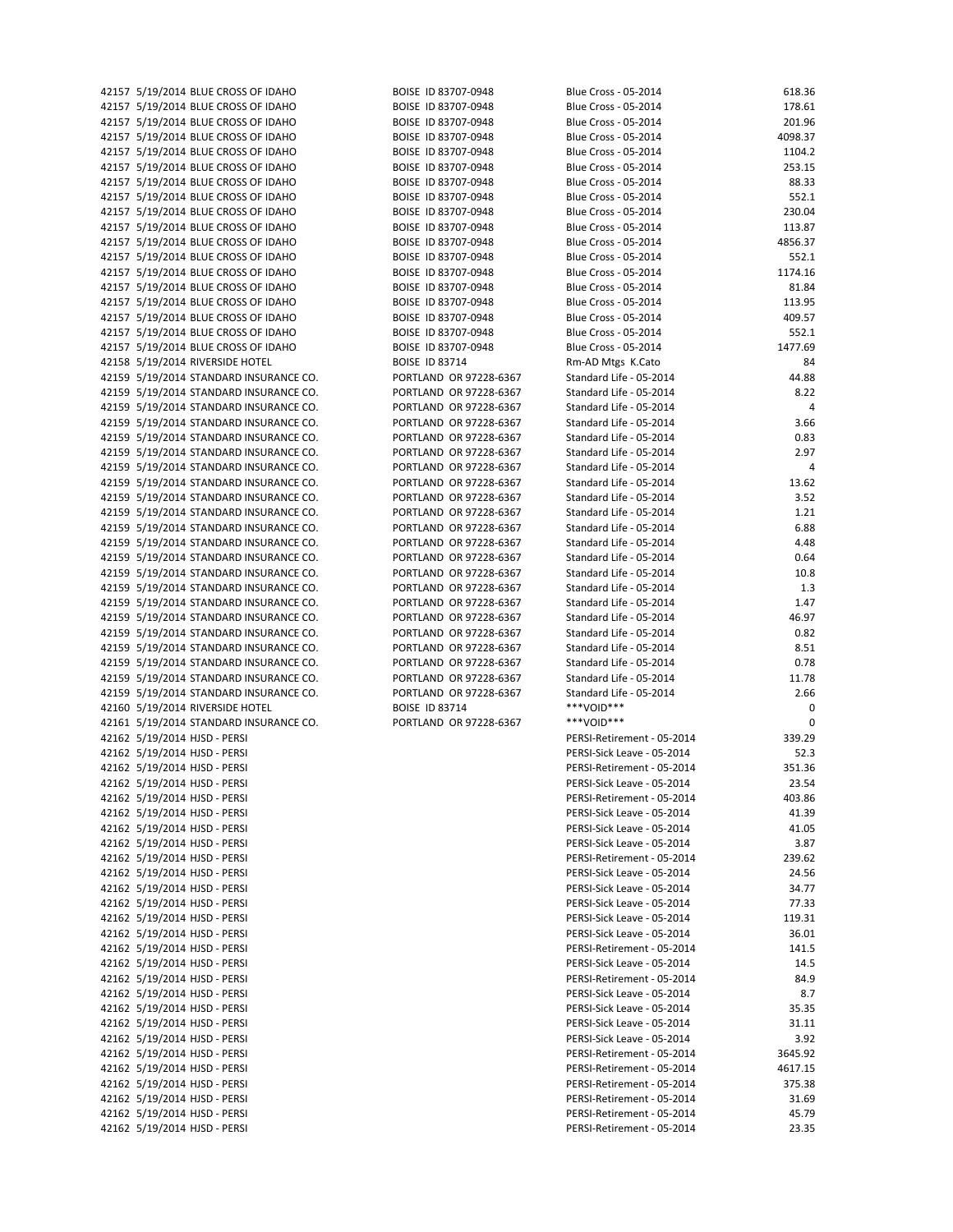|           |                            | 42162 5/19/2014 HJSD - PERSI             |                   |                | PERSI-Retirement - 05-2014 | 23.35   |       |
|-----------|----------------------------|------------------------------------------|-------------------|----------------|----------------------------|---------|-------|
|           |                            | 42162 5/19/2014 HJSD - PERSI             |                   |                | PERSI-Retirement - 05-2014 | 23.74   |       |
|           |                            | 42162 5/19/2014 HJSD - PERSI             |                   |                | PERSI-Sick Leave - 05-2014 | 2.39    |       |
|           |                            | 42162 5/19/2014 HJSD - PERSI             |                   |                | PERSI-Sick Leave - 05-2014 | 2.39    |       |
|           |                            | 42162 5/19/2014 HJSD - PERSI             |                   |                | PERSI-Sick Leave - 05-2014 | 2.43    |       |
|           |                            | 42162 5/19/2014 HJSD - PERSI             |                   |                | PERSI-Retirement - 05-2014 | 400.6   |       |
|           |                            | 42162 5/19/2014 HJSD - PERSI             |                   |                |                            |         |       |
|           |                            |                                          |                   |                | PERSI-Sick Leave - 05-2014 | 98.32   |       |
|           |                            | 42162 5/19/2014 HJSD - PERSI             |                   |                | PERSI-Sick Leave - 05-2014 | 44.05   |       |
|           |                            | 42162 5/19/2014 HJSD - PERSI             |                   |                | PERSI-Retirement - 05-2014 | 510.42  |       |
|           |                            | 42162 5/19/2014 HJSD - PERSI             |                   |                | PERSI-Sick Leave - 05-2014 | 4.69    |       |
|           |                            | 42162 5/19/2014 HJSD - PERSI             |                   |                | PERSI-Sick Leave - 05-2014 | 373.59  |       |
|           |                            | 42162 5/19/2014 HJSD - PERSI             |                   |                | PERSI-Retirement - 05-2014 | 94.34   |       |
|           |                            |                                          |                   |                |                            |         |       |
|           |                            | 42162 5/19/2014 HJSD - PERSI             |                   |                | PERSI-Sick Leave - 05-2014 | 9.67    |       |
|           |                            | 42162 5/19/2014 HJSD - PERSI             |                   |                | PERSI-Retirement - 05-2014 | 229.79  |       |
|           |                            | 42162 5/19/2014 HJSD - PERSI             |                   |                | PERSI-Retirement - 05-2014 | 1164.29 |       |
|           |                            | 42162 5/19/2014 HJSD - PERSI             |                   |                | PERSI-Retirement - 05-2014 | 959.42  |       |
|           |                            | 42162 5/19/2014 HJSD - PERSI             |                   |                | PERSI-Sick Leave - 05-2014 | 430.54  |       |
|           |                            | 42162 5/19/2014 HJSD - PERSI             |                   |                | PERSI-Retirement - 05-2014 | 429.89  |       |
|           |                            |                                          |                   |                |                            | 37.72   |       |
|           |                            | 42162 5/19/2014 HJSD - PERSI             |                   |                | PERSI-Retirement - 05-2014 |         |       |
|           |                            | 42162 5/19/2014 HJSD - PERSI             |                   |                | PERSI-Sick Leave - 05-2014 | 38.46   |       |
|           |                            | 42162 5/19/2014 HJSD - PERSI             |                   |                | PERSI-Retirement - 05-2014 | 38.18   |       |
|           |                            | 42162 5/19/2014 HJSD - PERSI             |                   |                | PERSI-Retirement - 05-2014 | 345.04  |       |
|           |                            | 42162 5/19/2014 HJSD - PERSI             |                   |                | PERSI-Sick Leave - 05-2014 | 3.25    |       |
|           |                            | 42162 5/19/2014 HJSD - PERSI             |                   |                | PERSI-Retirement - 05-2014 | 303.6   |       |
|           |                            |                                          |                   |                | PERSI-Retirement - 05-2014 |         |       |
|           |                            | 42162 5/19/2014 HJSD - PERSI             |                   |                |                            | 754.67  |       |
|           | 42163 5/21/2014 HJSD - IRS |                                          |                   |                | IRS-Fica - 05-2014         | 81.93   |       |
|           |                            | 42164 5/22/2014 MATT COTTAM              | HAGERMAN ID 83332 |                | Corr-May14 Payroll         | 1025.85 |       |
| Check#    | Date                       | Name                                     | GrossPay          |                | City                       | State   | Zip   |
|           |                            | drct-dpst 5/20/2014 ARRIAGA LYNN         |                   |                | 2583.33 HAGERMAN           | ID      | 83332 |
|           |                            | drct-dpst 5/20/2014 BEUTLER ANGELA E     |                   |                | 2837.08 HAGERMAN           | ID      | 83332 |
|           |                            |                                          |                   |                |                            |         |       |
|           |                            | drct-dpst 5/20/2014 BLAKE GILBERT D      |                   |                | 678.75 HAGERMAN            | ID      | 83332 |
|           |                            | drct-dpst 5/20/2014 BOBANGO JASON M      |                   |                | 916.85 TWIN FALLS          | ID      | 83301 |
| drct-dpst |                            | 5/20/2014 BOLDUC CHRISTINA J             |                   |                | 1970.64 HAGERMAN           | ID      | 83332 |
| drct-dpst |                            | 5/20/2014 BRILES MARY C                  |                   | 3952.25 BUHL   |                            | ID      | 83316 |
| drct-dpst |                            | 5/20/2014 BROWN AMY A                    |                   |                | 930 HAGERMAN               | ID      | 83332 |
|           |                            | drct-dpst 5/20/2014 CATO KEVIN M         |                   |                | 3647.25 HAGERMAN           | ID      | 83332 |
| drct-dpst |                            | 5/20/2014 CHAPMAN TERESA L               |                   |                |                            | ID      | 83332 |
|           |                            |                                          |                   |                | 913.5 HAGERMAN             |         |       |
| drct-dpst |                            | 5/20/2014 CLARK DONNA K                  |                   |                | 3671.83 HAGERMAN           | ID      | 83332 |
| drct-dpst |                            | 5/20/2014 CLARK ERIN D                   |                   |                | 472 HAGERMAN               | ID      | 83332 |
| drct-dpst |                            | 5/20/2014 CORBRIDGE ARLYNDA R            |                   |                | 876.21 HAGERMAN            | ID      | 83332 |
| drct-dpst |                            | 5/20/2014 COTTAM MATTHEW S               |                   |                | 4040.41 HAGERMAN           | ID      | 83332 |
| drct-dpst |                            | 5/20/2014 DAARUD SHERMA                  |                   |                | 4327.25 TWIN FALLS         | ID      | 83301 |
| drct-dpst |                            | 5/20/2014 DANNER COURTNEY J              |                   |                | 2583.33 HAGERMAN           | ID      | 83332 |
|           |                            |                                          |                   |                |                            |         |       |
| drct-dpst |                            | 5/20/2014 DAVIS ELAINE                   |                   |                | 1000 HAGERMAN              | ID      | 83332 |
| drct-dpst |                            | 5/20/2014 DEVENA VICKI L                 |                   |                | 55 BLISS                   | ID      | 83314 |
|           |                            | drct-dpst 5/20/2014 DONALDSON BENJAMIN D |                   |                | 2610 GOODING               | ID      | 83330 |
| drct-dpst |                            | 5/20/2014 EASTERDAY TROY W               |                   | 5248.91 JEROME |                            | ID      | 83338 |
| drct-dpst |                            | 5/20/2014 EATON DENISE S                 |                   |                | 672 HAGERMAN               | ID      | 83332 |
| drct-dpst |                            | 5/20/2014 FUNKHOUSER LONNIE              |                   |                | 3054.58 HAGERMAN           | ID      | 83332 |
|           |                            |                                          |                   |                |                            |         |       |
| drct-dpst |                            | 5/20/2014 GOSSI NANCY K                  |                   |                | 1613.08 HAGERMAN           | ID      | 83332 |
| drct-dpst |                            | 5/20/2014 HAUSER HENRY J                 |                   |                | 3671.83 HAGERMAN           | ID      | 83332 |
| drct-dpst |                            | 5/20/2014 HIGLEY MELISSA J               |                   |                | 82.5 HAGERMAN              | ID      | 83332 |
| drct-dpst |                            | 5/20/2014 HOFFMANN KAREN B               |                   |                | 1614.43 HAGERMAN           | ID      | 83332 |
| drct-dpst |                            | 5/20/2014 HOFFMANN RAY L                 |                   |                | 4509 HAGERMAN              | ID      | 83332 |
| drct-dpst |                            | 5/20/2014 HOOP JENNY M                   |                   |                | 490.76 WENDELL             | ID      | 83355 |
|           |                            |                                          |                   |                |                            |         |       |
| drct-dpst |                            | 5/20/2014 IVERSEN MARGARET L             |                   |                | 793.94 HAGERMAN            | ID      | 83332 |
| drct-dpst |                            | 5/20/2014 JACKSON CRAIG L                |                   |                | 1806.11 HAGERMAN           | ID      | 83332 |
| drct-dpst |                            | 5/20/2014 JAYO KARRIE                    |                   |                | 3412.08 HAGERMAN           | ID      | 83332 |
| drct-dpst | 5/20/2014 JONES TY         |                                          |                   |                | 6666.66 JEROME             | ID      | 83338 |
| drct-dpst |                            | 5/20/2014 KNAPP DANIEL L                 |                   |                | 3878.08 HAGERMAN           | ID      | 83332 |
| drct-dpst |                            | 5/20/2014 KRESS MARK S                   |                   |                | 6247.75 HAGERMAN           | ID      | 83332 |
|           |                            |                                          |                   |                |                            |         |       |
| drct-dpst |                            | 5/22/2014 LANCASTER ALAN R               |                   |                | 216 WENDELL                | ID      | 83355 |
| drct-dpst |                            | 5/20/2014 LANCASTER ALAN R               |                   |                | 1451.24 WENDELL            | ID      | 83355 |
| drct-dpst |                            | 5/20/2014 LEE REBECCA L                  |                   |                | 3671.83 FAIRFIELD          | ID      | 83327 |
| drct-dpst |                            | 5/20/2014 LEIJA HERMELINDA               |                   | 3911.25 BLISS  |                            | ID      | 83314 |
| drct-dpst |                            | 5/20/2014 LEWIS CRYSTAL R                |                   |                | 1616 HAGERMAN              | ID      | 83332 |
| drct-dpst |                            | 5/20/2014 McCARTHY STORMI                |                   |                | 3671.83 HAGERMAN           | ID      | 83332 |
|           |                            |                                          |                   |                |                            |         |       |
| drct-dpst |                            | 5/20/2014 MILAM SHEILA K                 |                   |                | 3671.83 PINEHURST          | ID      | 83850 |
| drct-dpst |                            | 5/20/2014 OLSEN GORDON C                 |                   |                | 4157.83 HAGERMAN           | ID      | 83332 |
| drct-dpst |                            | 5/20/2014 OWSLEY VICTORIA                |                   |                | 5245.25 HAGERMAN           | ID      | 83332 |
|           |                            |                                          |                   |                |                            |         |       |